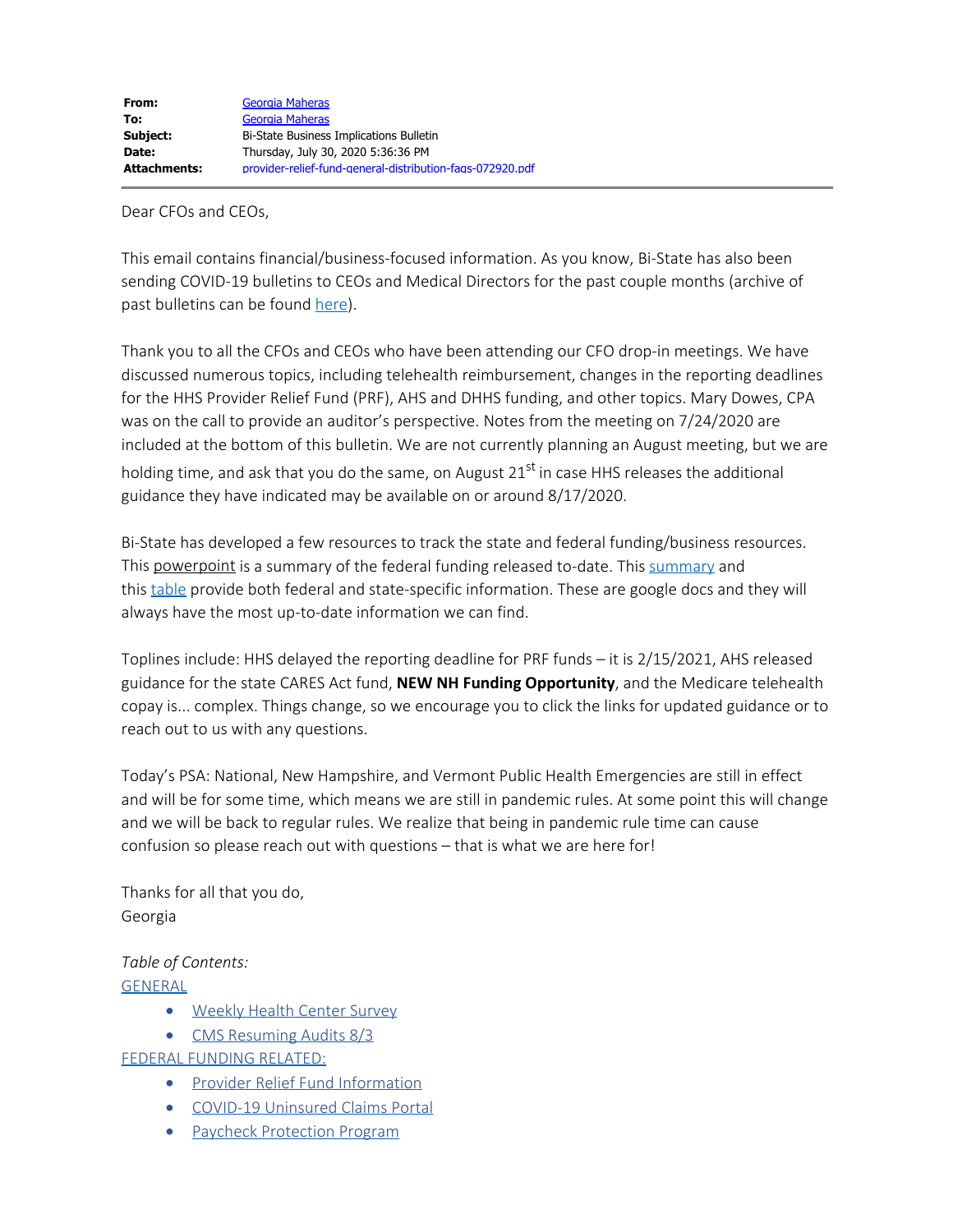• [New Markets Tax Credit Allocation Awards Announced: Capital Fund Receives \\$50 Million](#page-2-1) [NEW HAMPSHIRE- GENERAL RESOURCES:](#page-2-2)

- [General NH COVID-19 Business Resources:](#page-2-3)
- [NH Medicaid](#page-2-4)

[NEW HAMPSHIRE-FUNDING RESOURCES:](#page-3-0)

- [NH CARES Act Allocations](#page-3-1)
- · [NH Health Care System Relief Fund](#page-3-2)

[VERMONT-GENERAL RESOURCES:](#page-3-3)

- [Unemployment Insurance](#page-3-4)
- · [Medicaid Cost Reports](#page-3-5)
- [Commercial Insurers Resuming Routine Audits:](#page-4-0)
- · [VT Broadband Access Request Form](#page-4-1)
- · [Telehealth Bootcamp](#page-4-2)

# [VERMONT-FUNDING:](#page-4-3)

· [VT Health Provider Stabilization Funding \(CARES Act Relief Funds\)](#page-4-4) – Application due [8/15/2020](#page-4-4)

[MEETING NOTES:](#page-4-5)

Thanks for all that you do and please let us know if you have any questions or comments, Georgia

## <span id="page-1-0"></span>**GENERAL**

## <span id="page-1-1"></span>**Weekly Health Center Survey**

Each week HRSA [\(BPHCAnswers@hrsa.gov](mailto:BPHCAnswers@hrsa.gov)) sends an email to the Health Center Project Director that includes a link to the weekly survey. The link for the survey is actually the same every week. Health centers can use that link to quickly access the survey during the open period (Fridays beginning at 5:00 p.m. ET-Tuesdays at 11:59 p.m. ET).

## <span id="page-1-2"></span>**CMS Resuming Audits 8/3**

CMS paused audits in March due to COVID-19. They are resuming them on 8/3. These [FAQs](https://www.cms.gov/files/document/provider-burden-relief-faqs.pdf) provide additional background on this topic.

# <span id="page-1-3"></span>**FEDERAL FUNDING RELATED:**

## <span id="page-1-4"></span>**Provider Relief Fund Information**

On 7/20/2020 HHS released a ["General and Targeted Distribution Post-Payment Notice of Reporting](https://www.hhs.gov/sites/default/files/provider-post-payment-notice-of-reporting-requirements.pdf) [Requirements](https://www.hhs.gov/sites/default/files/provider-post-payment-notice-of-reporting-requirements.pdf)." This document provides information on the reporting schedule for HHS Provider Relief Fund distributions: The reporting system will open on 10/1/2020, with reports for CY2020 due by 2/15/2021). If recipients fully spend down funds in CY2020, they will need to complete only one report. Recipients with funds unexpended by 12/31/2020 will need to complete a second and final report no later than 7/31/2021. The document also presages detailed reporting instructions to be made available on the HRSA website on or before 8/17/2020.

## <span id="page-1-5"></span>**COVID-19 Uninsured Claims Portal**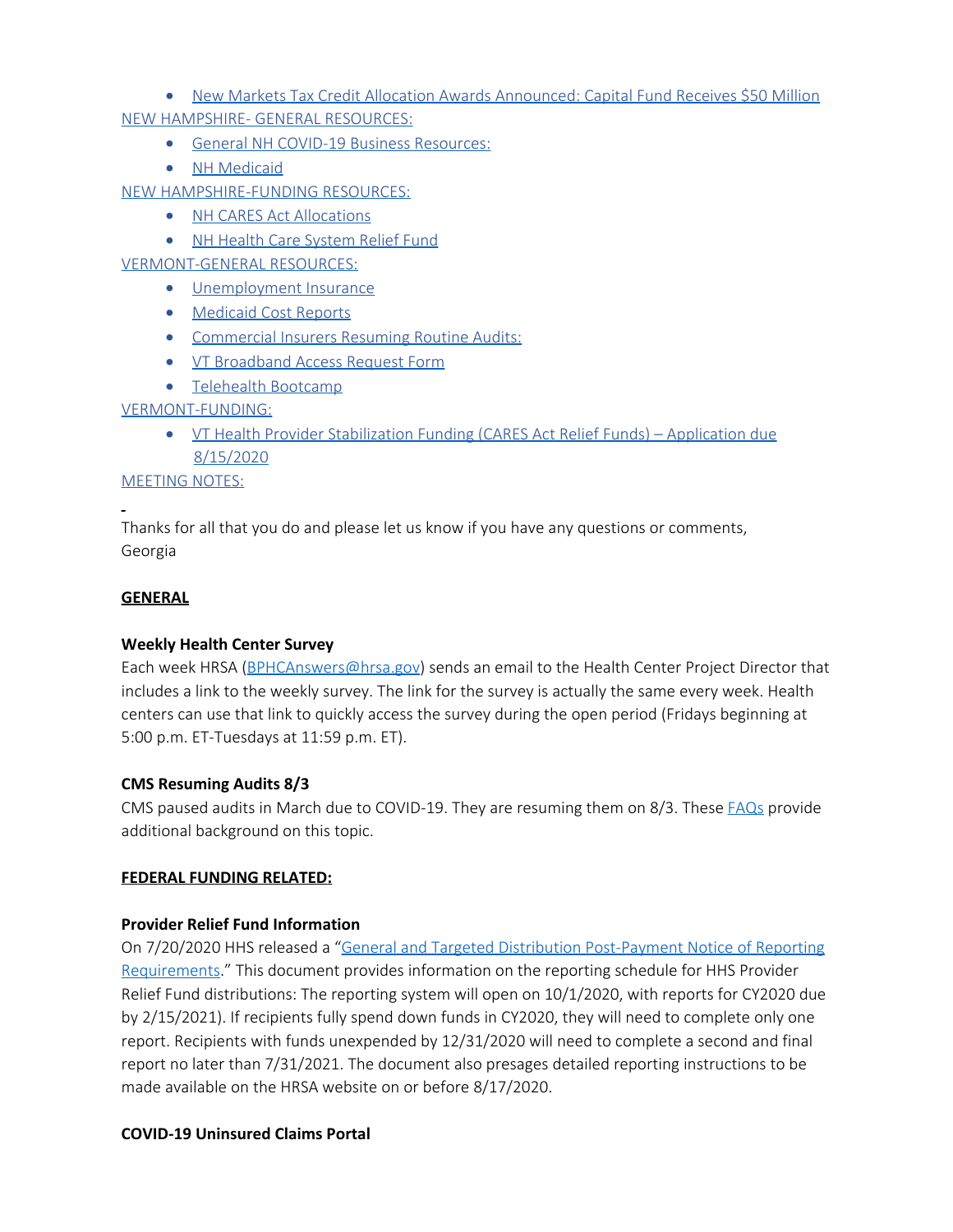FQHCs and other providers should be billing the HRSA uninsured portal reimbursement for conducting COVID-19 testing or providing treatment for uninsured individuals with a COVID-19 diagnosis. Health Center Program requirements include an obligation under section 330(k)(3)(F) for health centers to make "every reasonable effort to collect appropriate reimbursement for its costs in providing health services" from potential payors (see also [[Chapter 16: Billings and Collection](https://bphc.hrsa.gov/programrequirements/compliancemanual/chapter-16.html), Health Center Compliance Manual]). Health Centers are also required to provide financial and budget information relating to nongrant fund program income. These requirements do not impact a health center's eligibility to submit reimbursement claims to the Uninsured Program.

In accordance with the requirements of the Uninsured Program, in order to seek reimbursement, a health center must agree to the following as attested at registration:

- · You will accept defined program reimbursement as payment in full.
- · You agree not to balance bill the patient.

# <span id="page-2-0"></span>**Paycheck Protection Program**

The SBA continues to release guidance around the forgiveness component of this program on a regular basis. Check out this [website](https://www.sba.gov/funding-programs/loans/coronavirus-relief-options/paycheck-protection-program) for more details.

# <span id="page-2-1"></span>**New Markets Tax Credit Allocation Awards Announced: Capital Fund Receives \$50 Million**

On July 15th, the U.S. Department of the Treasury's Community Development Financial Institutions Fund [announced the awardees](http://go.caplink.org/e/149871/D-385-Category-Press20Releases/v2mbm/295395674?h=XqAwAWJu7_uo8C895UU-5_URiWCvBdtUlgPR3lh3BO0) for New Markets Tax Credits, intended to stimulate investment and economic growth in low-income urban and rural communities. The Capital Fund received a \$50 million award, one of 76 Community Development Entities (CDEs) to receive awards nationwide. This award will enable Capital Fund to increase lending to health centers seeking to finance facilities and operational growth to better serve their communities and expand access to care. If your health center needs additional funding for an upcoming expansion or renovation project, Capital Fund may be able to help.

Capital Fund supports the growth and development of community-based health centers serving lowincome and uninsured populations by providing capital structured to meet health centers' needs. Capital Fund offers direct loans tailored for the health center industry and provides New Markets Tax Credit financing. Capital Fund is the lending affiliate of [Capital Link](http://go.caplink.org/e/149871/2020-07-16/v2mbp/295395674?h=XqAwAWJu7_uo8C895UU-5_URiWCvBdtUlgPR3lh3BO0), an industry leader in community health center technical assistance. For more information, visit [www.chc-capitalfund.org](http://go.caplink.org/e/149871/2020-07-16/v2mbr/295395674?h=XqAwAWJu7_uo8C895UU-5_URiWCvBdtUlgPR3lh3BO0).

# <span id="page-2-2"></span>**NEW HAMPSHIRE- GENERAL RESOURCES:**

## <span id="page-2-3"></span>**General NH COVID-19 Business Resources:**

COVID-19 NH business resources can be found [here](https://www.nheconomy.com/covid19). Information about your insurance coverage, unemployment insurance, loans, etc. are all on this page.

# <span id="page-2-4"></span>**NH Medicaid**

Open enrollment for Medicaid Managed Care: Open enrollment is 8/1/2020-8/31/2020. If a member chooses to change their MCO during the open enrollment, coverage by the new plan is effective September 1, 2020. If a member chooses to stay with the current MCO, no action is needed during the open enrollment, and coverage will continue with the current plan.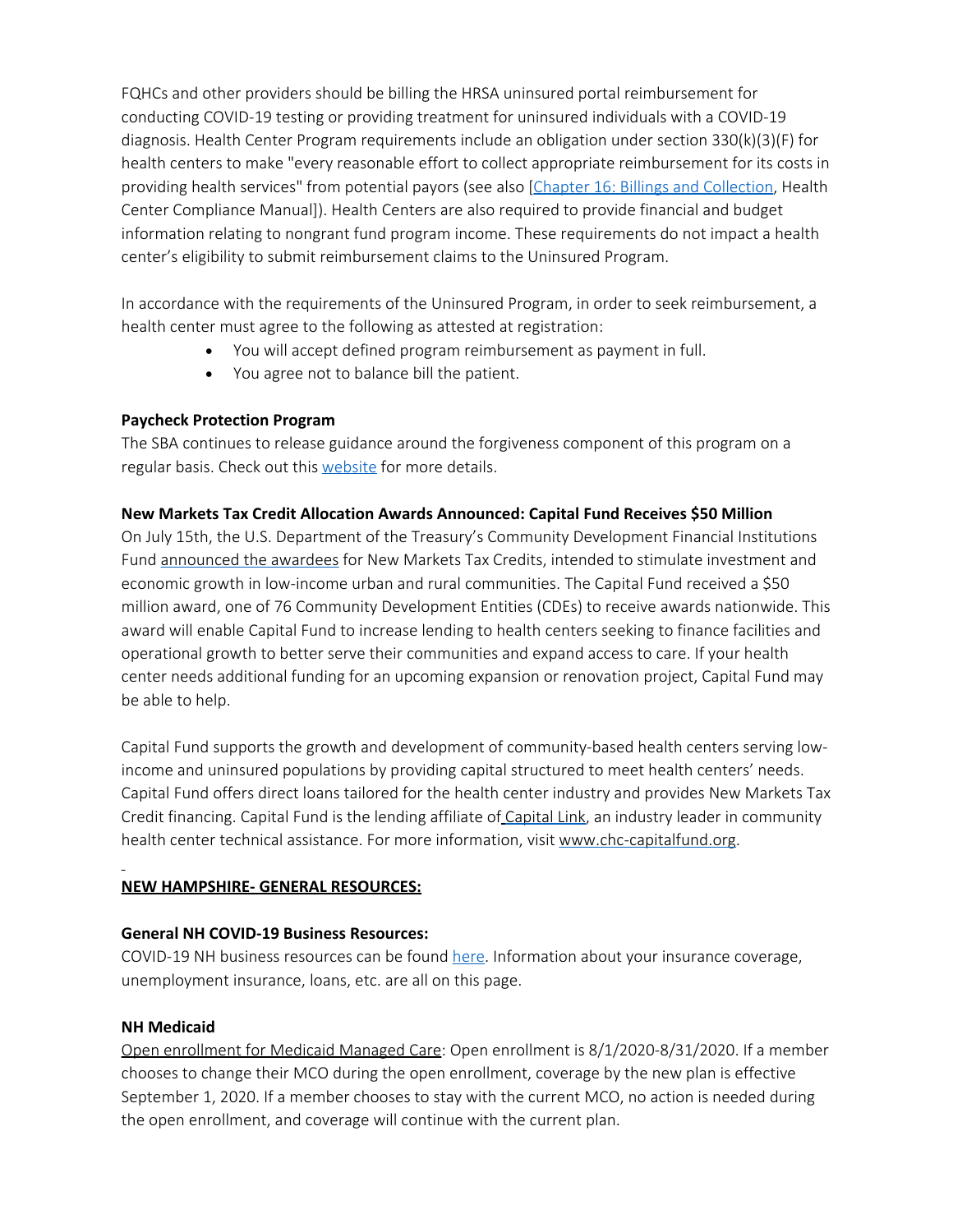There are three Health Plans to choose from: (1) AmeriHealth Caritas New Hampshire, (2) NH Healthy Families, and (3) Well Sense Health Plan. If Medicaid Managed Care plan members have questions or would like more information, contact the Medicaid Service Center at 1-888-901-4999 (TDD Access: 1-800-735-2964), Monday through Friday, 8:00 to 4:00 p.m. ET. The open enrollment letter can be found [here](https://www.dhhs.nh.gov/ombp/caremgt/documents/mcmopenenrollmentletter2020.pdf) and FAQs can be found [here](https://www.dhhs.nh.gov/ombp/caremgt/documents/mcmfaq10502020.pdf).

Medicaid for Employed Adults with Disabilities (MEAD): Governor Sununu's [Executive Order #59](https://www.governor.nh.gov/sites/g/files/ehbemt336/files/documents/emergency-order-59.pdf) temporarily modifies DHHS rules and statutes, waiving the requirement for DHHS to establish and collect premiums for the MEAD program, effective March 1, 2020 and to resume billing the month following the termination month of the National Public Health Emergency. Requirements around a "wet signature" were also waived.

# <span id="page-3-0"></span>**NEW HAMPSHIRE-FUNDING RESOURCES:**

## <span id="page-3-1"></span>**NH CARES Act Allocations**

A review of federal COVID-19 funds allocated in NH, as of 7/2020, is available [here](http://www.gencourt.state.nh.us/lba/Budget/COVID-19_Docs/Federal_COVID_19_Funding_7-21-20.pdf).

# <span id="page-3-2"></span>**NH Health Care System Relief Fund – NEW FUNDING AVAILABLE**

The Governor announced a 3<sup>rd</sup> round of funding for health care providers (\$16M) that is available to ALL health care providers. Applications are available now on the GOFERR website: <https://www.goferr.nh.gov/covid-expenditures/healthcare-system-relief-fund>. Applications must be submitted through the web portal by the deadline of August 13, 2020. These will be grants.

## <span id="page-3-3"></span>**VERMONT-GENERAL RESOURCES:**

## <span id="page-3-4"></span>**Unemployment Insurance**

ICYMI: If you are a business that reimburses UI for your unemployment claims, you will be obligated to pay the full amount due and a credit will be placed on your account at a later date to reflect the rate discount implemented during COVID-19. [VT's UI Manual](https://labor.vermont.gov/sites/labor/files/doc_library/Employer%20Information%20Manual%202019%20%28updated%201-31-2020%29.pdf) addresses the reimbursement payment option on p.23 of the .pdf. The UI FAQ is:

# **Q: If I am forced to lay off or furlough staff because my business has reduced hours or closed temporarily as a result of the pandemic, will I be relieved of charges to my unemployment insurance experience rating record?**

A: Your account will be relieved of charges associated with any employee that you either bring back to work when it is safe to do so, or to whom you offer their job back when it is safe to do so, even if they choose not to return to your employment.

## <span id="page-3-5"></span>**Medicaid Cost Reports**

DVHA has confirmed that FQHCs no longer need to complete the Medicaid version of the cost report, as long as they continue to supply their Medicare cost reports on a regular basis. This will give DVHA sufficient information for 1) monitoring, 2) change in scope, and 3) future project work. Cost settled Dental Practice and Pharmacy providers will still be required to fill out the Medicaid form as it provides information pertinent to the cost settlement process.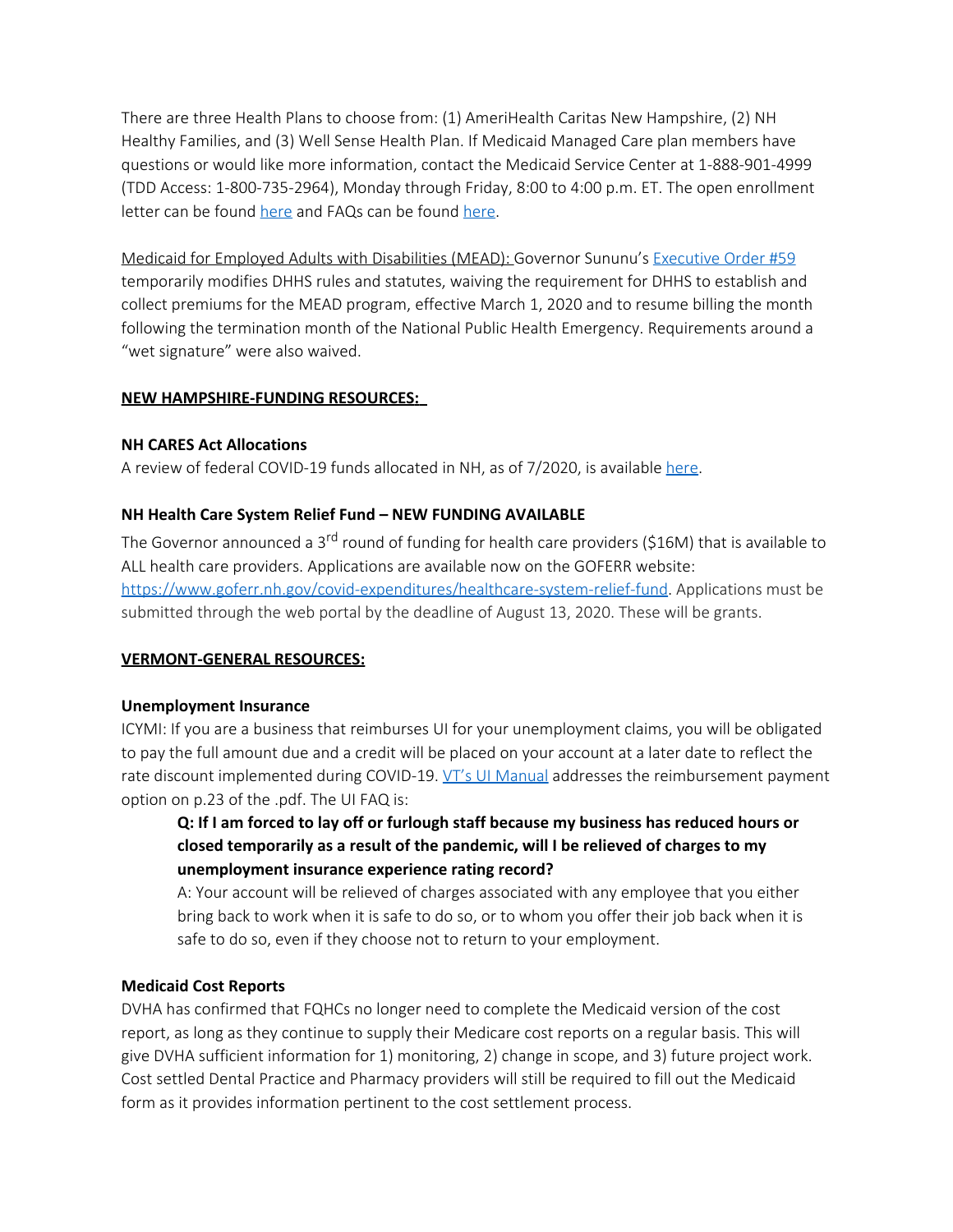# <span id="page-4-0"></span>**Commercial Insurers Resuming Routine Audits:**

The Department of Financial Regulation has determined that commercial insurers can now resume routine audits. There is agreement that these should be targeted to areas where payers have reason to believe something is going wrong, and there should be flexibility in timing and deadlines. Please let Helen Labun / DFR know if you run into problems in this regard. [Here is the official order.](https://dfr.vermont.gov/reg-bul-ord/resumption-routine-provider-audits-insurers)

## <span id="page-4-1"></span>**VT Broadband Access Request Form**

The VT Department of Public Service (DPS) is collecting information on which addresses can benefit from broadband. If you have patients **or providers** that do not have broadband and need it to access telehealth services, a way of indicating this need is for them to fill out the DPS survey/request [\(https://publicservice.vermont.gov/content/interactive-broadband-map](https://publicservice.vermont.gov/content/interactive-broadband-map)).

# <span id="page-4-2"></span>**Telehealth Bootcamp**

With the pandemic we went from having very little good, accessible information about how to implement telehealth to having almost too much information. Bi-State has built a "Telehealth Bootcamp" - a quick(ish) introduction to telehealth and the most important resources available at [https://televermont.atavist.com/telehealth-bootcamp.](https://bistatepca.us4.list-manage.com/track/click?u=df7a2102cc7225ac3c634134a&id=0f693e7307&e=9271aa7f12)

## <span id="page-4-3"></span>**VERMONT-FUNDING:**

# <span id="page-4-4"></span>**VT Health Provider Stabilization Funding (CARES Act Relief Funds) – Application due 8/15/2020 – NEW information around PRF Funding**

\$275 million was approved in the Health Provider Stabilization Fund. The allocations will be distributed through a grant process with determinations focused on immediate financial need and unavailability of federal funding sources to meet that need. On 7/28/2020 AHS posted some additional [guidance](https://dvha.vermont.gov/covid-19) to assist in your application for Health Provider Stabilization Funding. Since then, Bi-State has learned that AHS has made the internal decision that they will not change the application – providers need to report the full amount of any federal funds received and providers will not be able to prorate the submission. AHS will internally prorate those numbers from March – December for consistency across all providers. You should review the guidance regarding how to account for financial assistance received to date, and then submit any need for clarification *as soon as possible* in the provided form [\(linked here](https://forms.office.com/Pages/ResponsePage.aspx?id=O5O0IK26PEOcAnDtzHVZxvfgWKk_oARJtaZfOH6fNQtUMjlCRU9CTVRLWFBXRzBJMFcxWTBLMDJaRS4u)). Good luck with your applications, due 8/15/2020, for the first round of this funding.

## <span id="page-4-5"></span>**MEETING NOTES:**

# **CFO Meeting Call Notes (7/24/2020)**

Georgia Maheras (abbreviated GJM) began the call with three key points.

- 1. Good news on the HHS Provider Relief fund! HHS released information on reporting obligations. The first report will not be due until around 2/15/2021 and this will be a report on your expenditures for all of 2020. If you are unable to expend all dollars by 12/2020, your second reports will be due on July 31, 2021. HHS has promised more guidance on or around 8/17/2020.
- 2. There is bad news on CMS reimbursement for telehealth. The way CMS is treating the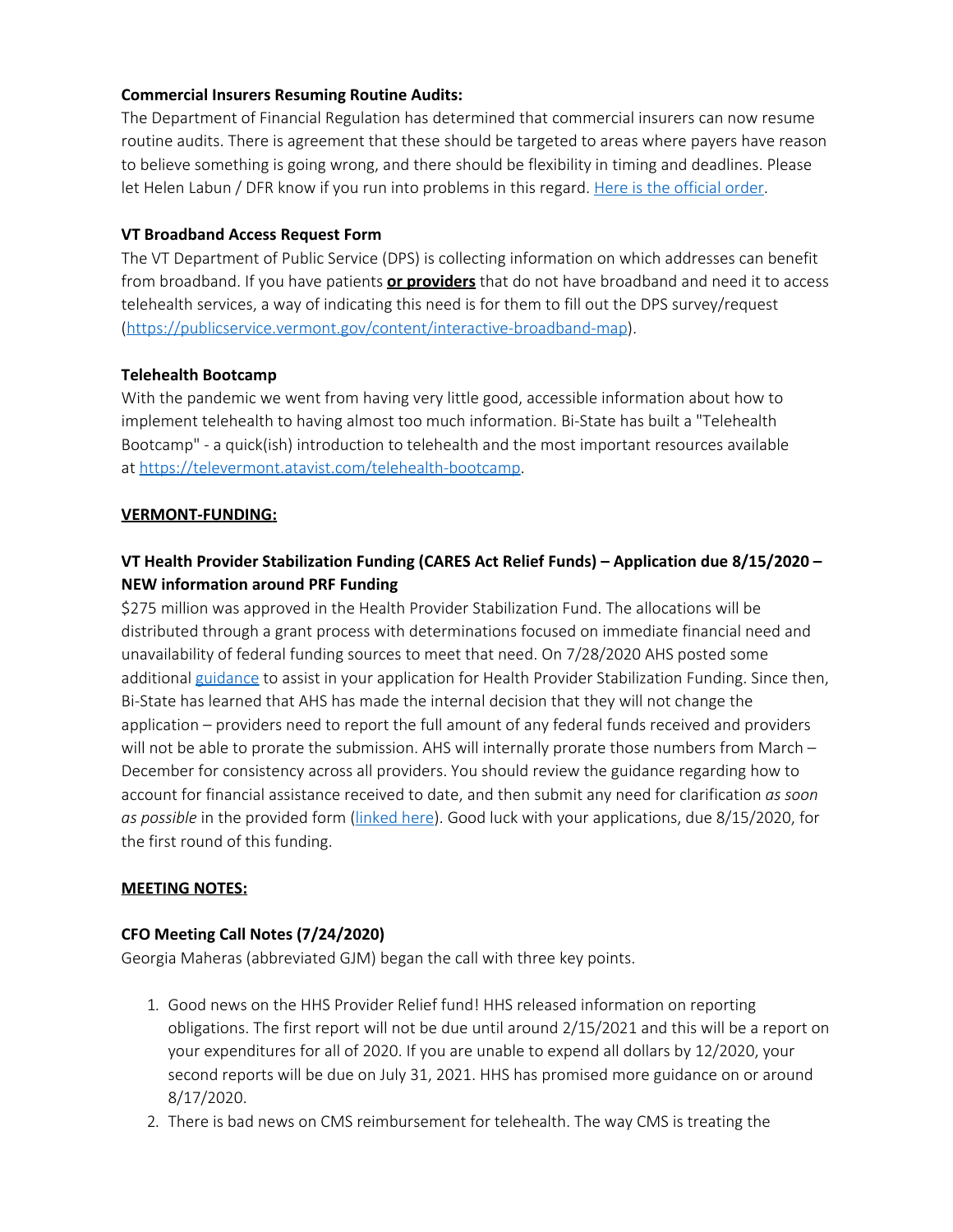copayments for the telehealth visits is that the 20% is being calculated off of the PPS rate, and not off of the \$92. This means that if you have a PPS rate of \$160, the patient cost share would be \$32 and CMS would therefore reimburse the health center at \$60 (\$92-\$32=\$60). CMS has confirmed to Bi-State that this is not a mistake and has explicitly spelled out these calculations. Bi-State has reached out to NACHC. You can also choose to waive the patient copays.

3. In VT, AHS has released their application for CARES Act funding, which will be due in mid-August. There are terms and conditions. For example, if you were in a 2020 VBP model (i.e., OneCare VT), you are expected to be in a VBP model in 2021. Also, earlier this year the VT Blueprint for Health overpaid some VT practices, but they have recently confirmed that they will not be recouping those payments.

Mary Dowes (from BerryDunn, abbreviated MD) added that HHS has confirmed that the HHS Provider Relief Fund payments are subject to audit under Uniform Guidance. For-profit organizations will also need to have an audit of these awards.

The meeting then launched into a Q&A session, with the questions grouped thematically below.

# **VT AHS Funding**

Q (MD): Is this new round of AHS funding (for which applications are currently open) different from that first round of money?

A (GJM): This is actually the third round. The first two rounds were Medicaid focused; this one is allpayer. The second one (that was launched in late April) was a grant. The first one (that was launched in early April) might have been a loan (which hasn't been clarified).

Q (MD): Is there a 10% repayment?

A (Helen Labun): 10% is at risk, but the FQHCs will almost assuredly meet the criteria. (This was to ensure no catastrophic business disruptions.)

Q (VT FQHC): We still have not "realized" the HHS money in our financial statements b/c we don't really know how. I don't know that we can apply for the first round of VT AHS money b/c it has the same parameters. And we can't know what our losses are b/c we haven't realized the HHS money. The HHS money is sitting on our financial statements as a liability. But we need detailed expenses to draw it down or losses that we can document.

A (Helen Labun): We have asked for guidance from VT AHS on how it will instruct providers to take the federal grants, including the HHS Provider Relief Fund dollars, into account for any VT AHS distributions. However, VT AHS has information on which providers have received HHS Provider Relief Fund dollars and how much they have received, so it is possible that VT AHS will perform their own calculations, and it may not be important how and when each organization determines how it will realize these dollars. [Update: additional information from AHS is provided above].

Q (VT FQHC): But we need to have the HHS guidance (which we won't get until 8/17/2020) to apply for the VT AHS funding (and that application is due in mid-August).

A (Helen Labun): We need to wait until VT AHS releases its guidance to understand this piece. It is possible that VT AHS will decide to count all of these awards, including the HHS Provider Relief Fund dollars, as lump sums, and that it won't matter how individual organizations choose to reconcile the dollars in their own books.

A (GJM): We have asked VT AHS for this guidance, and we have asked them to give you the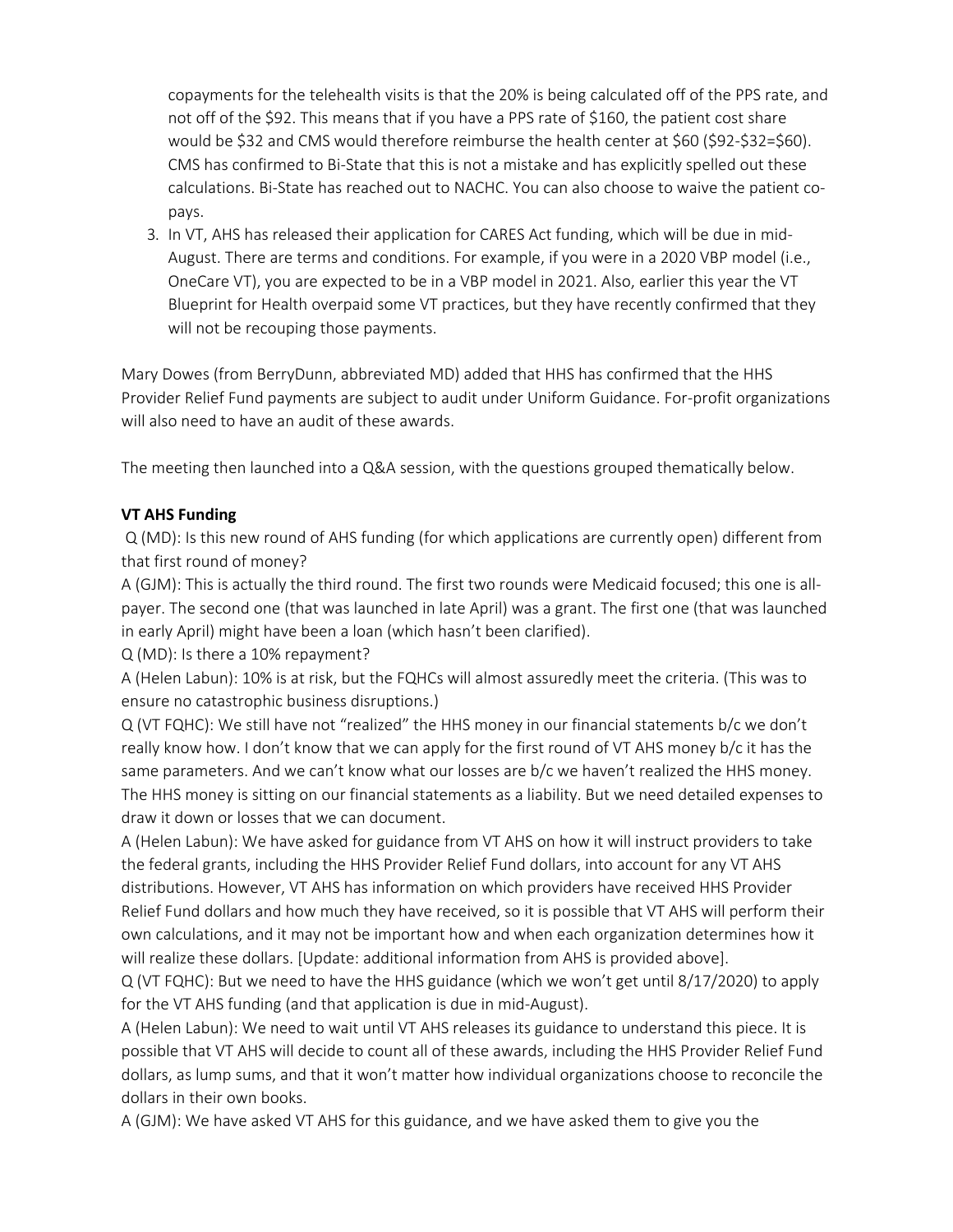maximum flexibility, explained to them that your federal dollars are intended to last a long time. But despite those arguments, that may not be their ultimate decision, and we need to await their guidance to understand where they have landed.

Q (FQHC): Has there been updated guidance of reporting requirements for the VT Medicaid retainer payments?

A (Helen Labun): There has not been an update on the Medicaid retainer reporting. Bi-State is still working on getting additional information from DVHA/AHS.

# **HHS Provider Relief Fund**

Q (FQHC): When we got the first HHS payment, we calculated our pre-COVID average net patient service revenue per day, and then we calculated our during-COVID average net patient service revenue per day, and we took that difference and multiplied it by the number of business days in the month. We did not include any grant funding coming in against this. In your perception, does that methodology still hold, Mary?

A (MD): This is definitely a topic I want to circle back to Mary Jalbert (also at BerryDunn) on. That methodology is reasonable, but HHS provided further clarification in a FAQ that is now tied to cost. Additional information will come out on 8/17/2020.

[Update 7/30 from MD: The FAQs (see attached) provide conflicting guidance related to the use of the PRF to cover lost revenues. On one FAQ states (page 9 of the attached PDF – downloaded today) "HHS encourages the use of funds to cover lost revenue so that providers can respond to the coronavirus public health emergency by maintaining healthcare delivery capacity." Another FAQ states (page 7) "Per the Terms and Conditions, all recipients will be required to submit documents to substantiate that these funds were used for increased healthcare-related expenses or lost revenue attributable to coronavirus, and that those expenses or **losses were not reimbursed from other sources and other sources were not obligated to reimburse them**." So organizations need to look to see if they got other funding such as contributions to supplant the losses in revenues due to COVID. The PPP poses a significant challenge with organizations being able to recognize the PRF. With the PPP originally being only for 8 weeks, it was suggested organizations utilize the PPP first. Now that the PPP has been extended to 24 weeks, some organizations are reversing their approach and are utilizing the PRF to cover lost revenues first then utilizing the PPP through the end of the 24 week period (this is 6 months and for most goes through October). We are hoping the reporting instructions that are to be issued before 8/17 will provide more insight into this matter.]

Q (FQHC): We drew down some HHS Provider Relief Fund dollars last month, but I'm worried about showing a net income.

A (MD): That is definitely a challenge. The PPP came out in April, and that time we didn't know that there would be HHS Provider Relief Fund dollars. Perhaps HHS didn't expect that health care providers to apply and qualify for the PPP. If you had not received PPP funding, it would be easier to document expenses to draw down HHS Provider Relief Fund dollars. With all of the HRSA grants, HRSA will allow a NCE at the end of the project period, and that will extend the use of those funds for another 12 months, so you may want to plan to use those dollars a little bit later.

## **Paycheck Protection Program**

Q (FQHC): We haven't recognized PPP revenue because we don't for sure know it will be forgiven. So